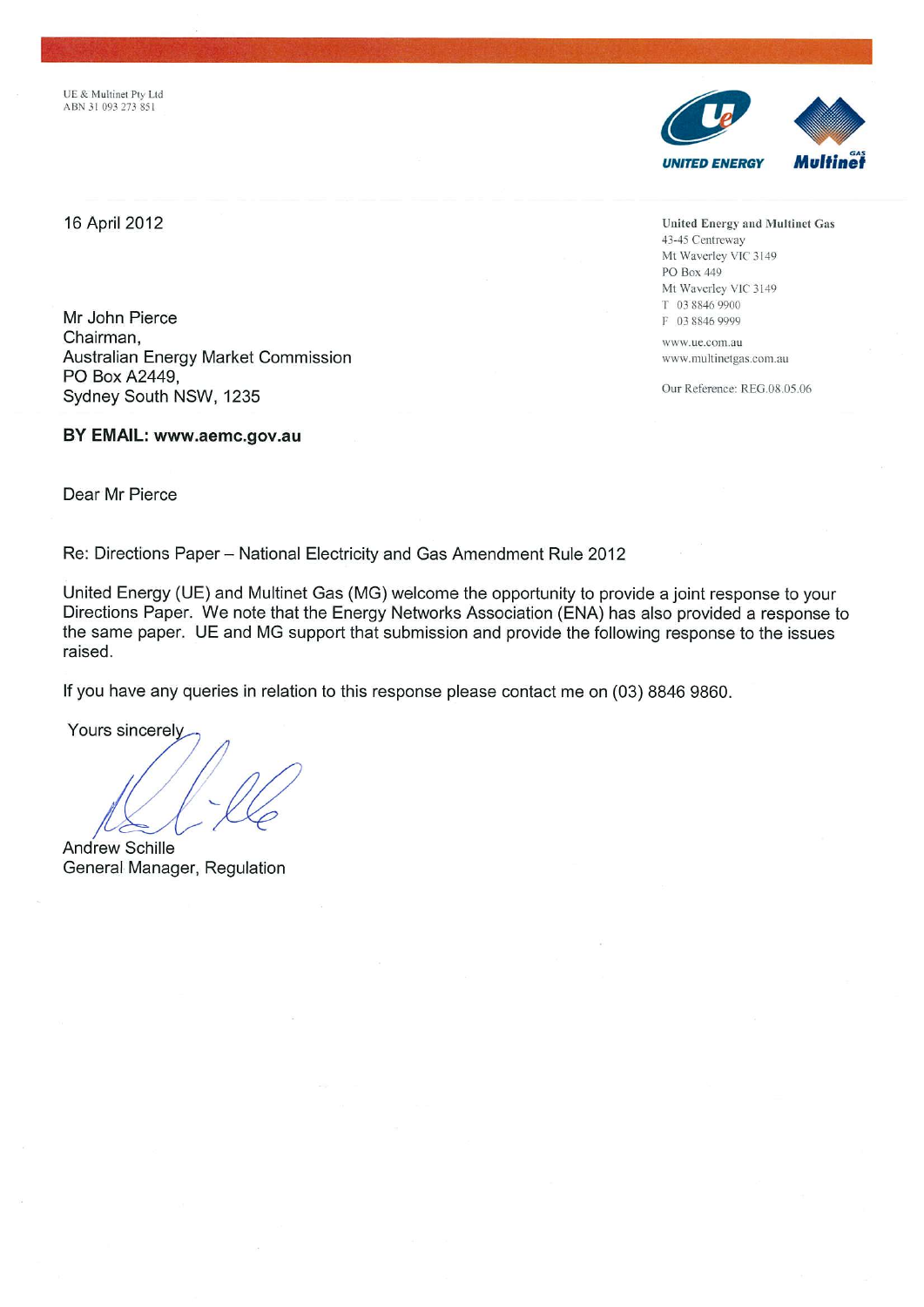

Response to specific Issues:

Q1. Is the Commission's assessment approach, as set out in Chapter 2 and Appendix B, appropriate? Are there other factors that should be taken into account in assessing the rule change?

UE and MG have no comment on this issue.

Q2. The Commission seeks further evidence on the drivers for increases in network costs, and in particular on the link between capex and opex allowances under the NER and such increases in network costs.

In UE and MG's view the rules do not constrain the AER from setting appropriate prices. For example in UE's recent price determination the AER was able to reduce the forecast capital expenditure by approximately 9%. For operating and maintenance costs the AER reduced the company's forecast by 15%. These are significant cuts by any standard.

UE's price increase in 2011 was negligible in 2011 (less than 1%) and 15% over the forthcoming period. This is largely driven by higher debt costs as a result of the global financial crisis, the continued growth in peak demand, and safety related matters (including state based levies). These factors are not constraints imposed on the AER under the rules but simply a reflection of the changed business conditions experienced by UE.

Q3. Would it be appropriate for the wording of the NER to be clarified to better reflect the policy intent?

In UE and MG's view there is no need to clarify the wording of the NER to better reflect the policy intent. The wording deliberately reflects the policy intent to provide businesses with improved certainty and predictability of regulatory outcomes.

Businesses are best placed to make their submission and the regulator correctly required to asses those submissions. There is a requirement for the AER to accept reasonable forecasts. The AER does not have the detailed knowledge or expertise to be able to simply substitute company forecasts with their own without first assessing submissions, and the circumstances of the business.

In UE's experience (for capex at least) the AER performed a line by line review of the forecasts, required the company to provide additional information and then set forecasts based on the information available. There were no ranges contemplated, rather a review of projects and in some cases the AER determined that they could be deferred to another period. For safety related matters the AER sought assistance from Energy Safe Victoria (ESV) to determine the safety requirements and made adjustments to the forecasts based on advice received from ESV.

Q4. What circumstances of the NSP should the AER be required to take into account when benchmarking?

UE and MG rely on the ENA submission.

Q5. Would it be appropriate for the capex objectives to be clarified to better reflect jurisdictional reliability standards?

It would be appropriate for the capex objectives to reflect jurisdictional reliability standards.

Q6. What factors of features of the approaches of other regulators should be taken into account when reviewing other regimes to confirm the best practice approach to economic regulation?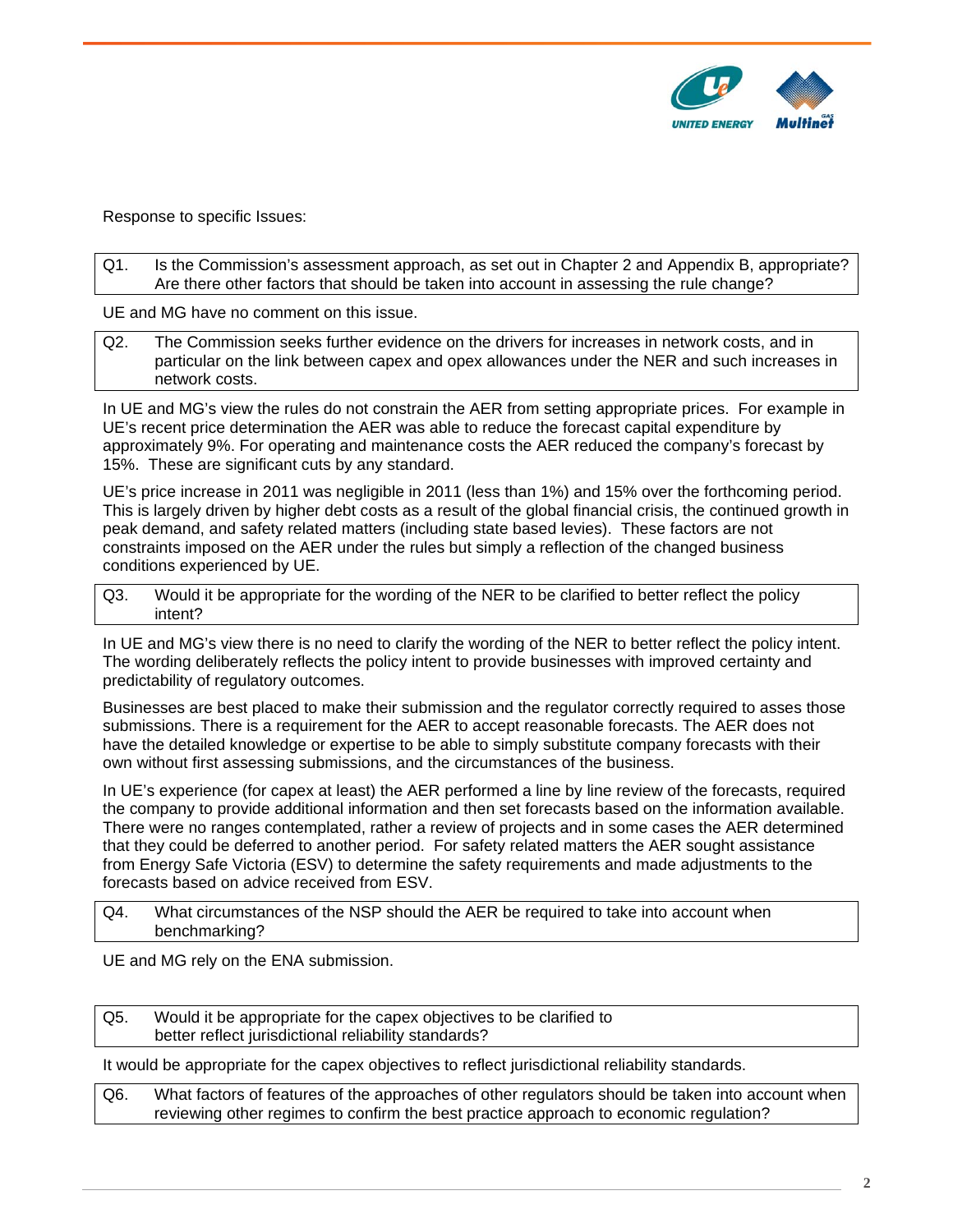

UE and MG rely on the ENA submission.

## Q7. In what circumstances would an NSP need to spend more than its allowance under the NER?

Incurring expenditure more than the allowance set by the regulator under the NER will always be a last option for UE and MG. The first option will always seek to reprioritise projects or activities so that the companies stay within the allowance. Although not under the NER MG has recently experienced circumstances where it was required to over spend the operating and maintenance allowances.

In MG's view the over run in operating costs was due to an incorrect benchmark established at the previous review and was unable to re-prioritise enough activities to stay within the allowance set by the regulator. Despite the overspend MG's actual costs remain one of the most efficient in the country.

Other reasons why companies more generally might spend more than the allowance include:

- Forecasting errors
- Installing additional capital to capitalise on STPIS rewards or minimise penalties
- Price inputs larger than inflation
- Unforeseen safety related matters that require urgent attention
- Unforeseen asset based failure require urgent attention
- Significant storms/natural disasters
- Unexpected growth
- Introduction of obligations within period

In all cases it is too simplistic to simply assess over spend as being inefficient or look to penalise the business. It is more important to assess whether the business has been efficient. To simply not include expenditure into the RAB because it is over a regulatory allowance will produce inefficient outcomes in the long run.

Q8. What is the best option for dealing with the capex incentive issues identifies in this paper?

UE and MG rely on the ENA submission.

Q9. How does using actual or forecast depreciation to determine the RAB affect a NSP's behaviour?

The use of actual depreciation to determine the RAB provides a strong incentive to not only mange within the allowance set but also to manage within short-lived and long-lived assets. The companies will limit its investment in short-lived expenditure (including annual timing) to the regulator benchmarks. This has the potential for investment decisions will be driven by the regulatory allowances rather than the most efficient outcome. Therefore the price of regulatory or company forecasting error is higher under the use of actual depreciation.

Q10. The Commission notes the comment by the ERAA on the need for a rigorous approach to assessing capex reopeners and contingent projects. The Commission seeks submissions from retailers on any other options for minimising the impact of capex reopeners and contingent projects on retailers.

UE and MG have no comment on this issue.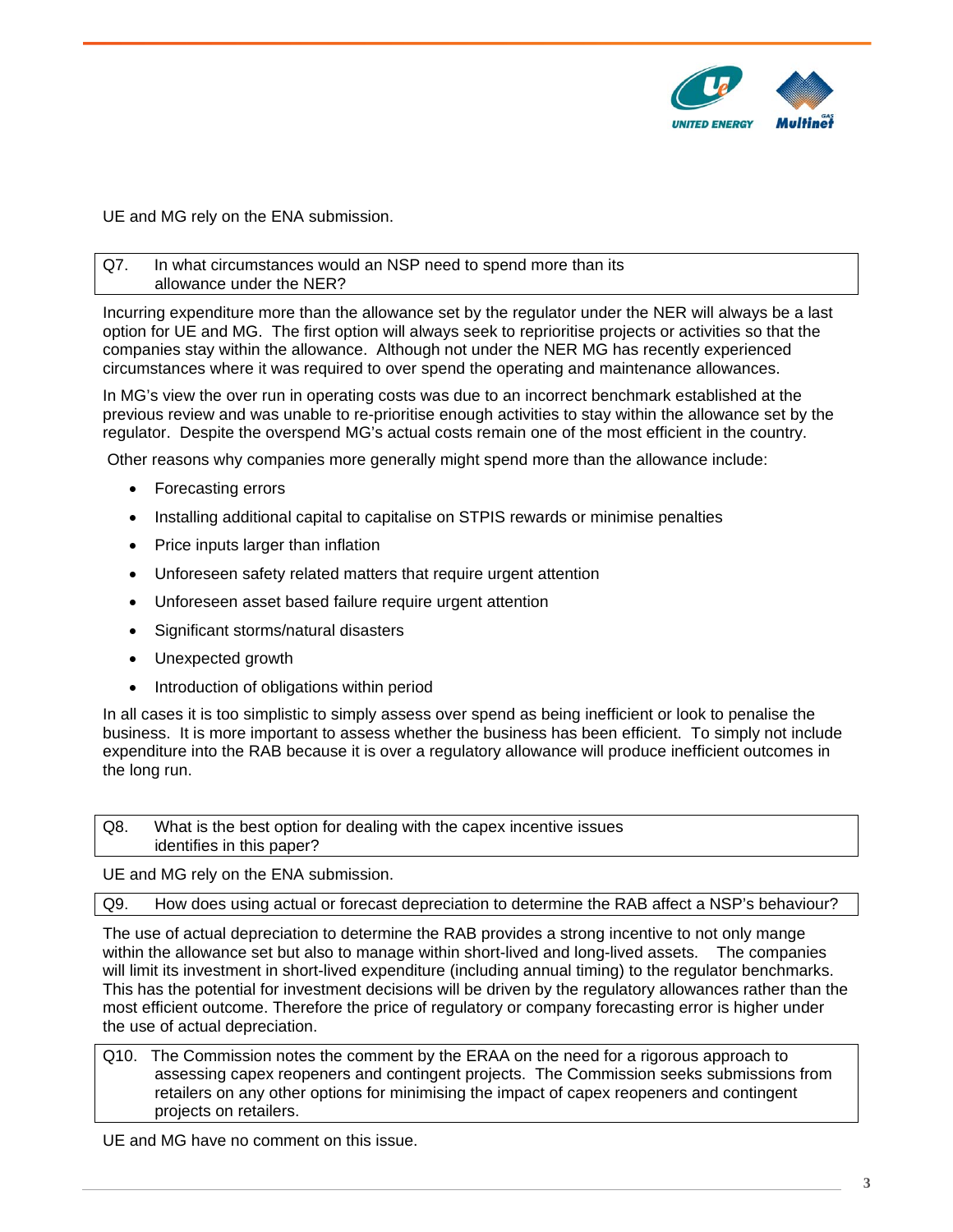

## Q11. More extensive use of the uncertainty regime means regulatory arrangements more closely resemble commercial contracts. Is this appropriate?

UE and MG rely on the ENA submission.

Q12. To what extent would stronger capex incentives, through an EBSS for example, deal with incentives for a NSP to inefficiently change its capitalisation policy during a regulatory control period?

UE and MG rely on the ENA submission.

Q13. How, and to what extent, does the incentive for a NSP to overspend or underspend vary depending on whether it uses a related party or not having regard to the other incentives for efficient capex, including the scope for the AER to determine efficient capex at the regulatory determination?

The AER's concern is that a related party with 100% common ownership currently has an incentive to charge inefficiently high margins to the regulated company. In its response to the AEMC's queries, the AER provided the following numerical example to explain its concerns, and proposed remedy.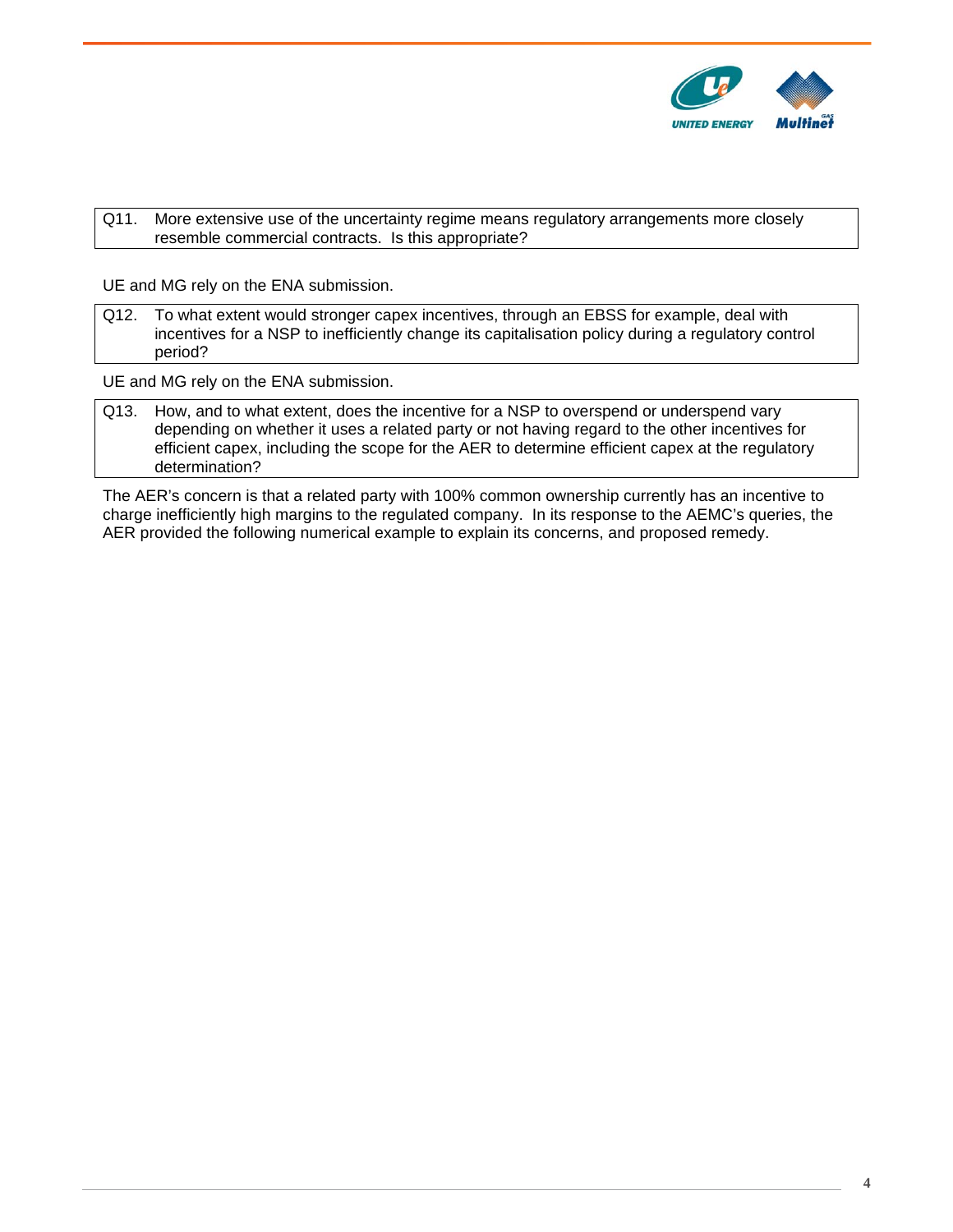

## Financial position of NSP's shareholders based on different regulatory treatment of an inefficient \$10m related party margin paid in year 1 of the regulatory period (Net present value, millions)

| <b>Scenarios</b>                                                                                                                                                                     | <b>Net payoff to NSP</b> | Net payoff to related<br>party | Net payoff to<br>shareholders* |
|--------------------------------------------------------------------------------------------------------------------------------------------------------------------------------------|--------------------------|--------------------------------|--------------------------------|
| <b>Scenario 1: Current</b><br>rules.                                                                                                                                                 | $-$ \$6.7m               | \$9.3m                         | \$2.6m                         |
| Margin excluded from<br>forecast, but rolled into<br>RAB at the end of the<br>period                                                                                                 |                          |                                |                                |
| <b>Scenario 2: Sharing</b><br>ratio only                                                                                                                                             | $- $7.8m$                | \$9.3m                         | \$1.6m                         |
| Margin is excluded<br>from forecast, but<br>rolled into RAB at the<br>end of the period<br>applying the 60:40<br>sharing ratio.                                                      |                          |                                |                                |
| <b>Scenario 3: Sharing</b><br>ratio and RAB<br>adjustment                                                                                                                            | $-$ \$9.3 $m$            | \$9.3m                         | \$0m                           |
| Margin is excluded<br>from the forecast, and<br>also not rolled into the<br>RAB and the end of the<br>period (60:40 sharing<br>ratio applied to<br>remainder of capex<br>overspend). |                          |                                |                                |

Source: AER analysis (spreadsheet attached)

\*Assumes NSP and related party are wholly owned by the same shareholders

UE and MG consider that the AER's concerns should be examined in two steps:

1. It should be determined whether the concern is a practical problem, rather than a purely theoretical one.

2. If there is a practical problem to be resolved, the most appropriate remedy should be adopted.

In relation to the first step, a key assumption in the AER's analysis is that the regulated entity and the outsourced service provider have 100% common ownership. Where this assumption does not apply, the imposition of inefficiently high charges by the outsourced service provider is unlikely to be feasible or sustainable in practice. In particular, where the related parties do not have 100% common ownership, the shareholder that benefits from providing outsourced services at inflated prices would need to compensate the remaining shareholders for the losses they incur as a result of agreeing to pay inflated contract prices.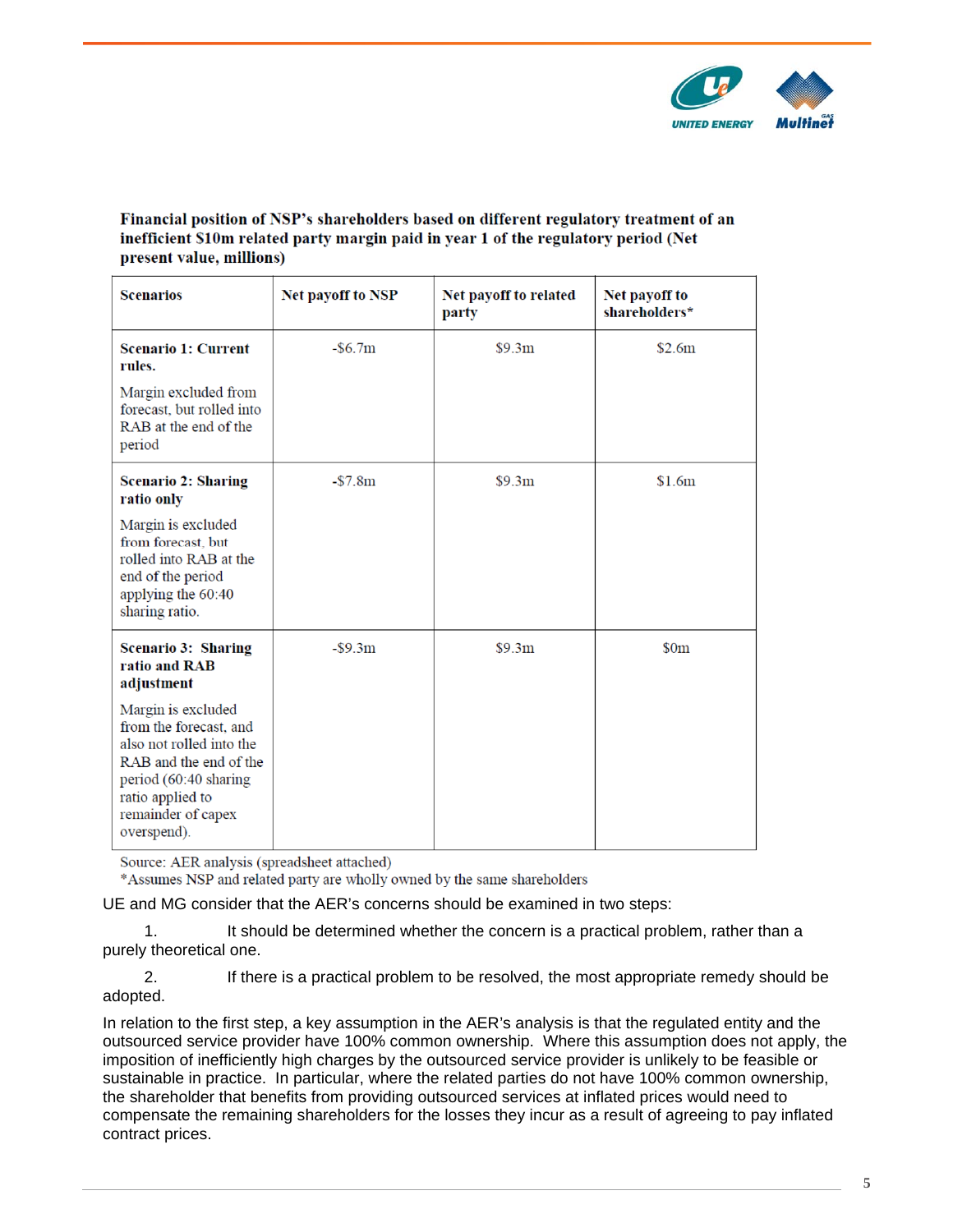

For example, United Energy is owned 66% by DUET and 34% by SPIAA. SPIAA in turn owns 100% of Jemena Asset Management (JAM), which has a large contract with United Energy to provide capital and operating services. In these circumstances, DUET would incur a financial loss if it agreed to contract terms that were unduly favourable to JAM. DUET therefore has no incentive to enter into contracts that contain inefficient terms and conditions.

A further important consideration to be taken into account in assessing the validity *in practice* of the AER's concern is that the AER's approach to related party contracts has already provided a strong disincentive to enter into such arrangements. The AER has explained its approach in the following terms<sup>1</sup>:

"Where an incentive on the service provider to accept non-arm's length terms exists, the AER stated that the means by which the contract price was determined becomes important. In the presence of such an incentive, the AER considered it should not presume the contract reflects efficient costs or the costs incurred by a prudent operator unless that contract has been subjected to a competitive open tender in a competitive market."

The AER's regulatory approach distrusts any contract costs incurred under a contract that has not been let in a competitive market. As outsourced operating and services agreements typically cover both operating and capital expenditure, it follows that competitively-let contracts will ensure that all expenditure is efficiently incurred. It is not possible to 'inflate' any component of a competitively let contract, and therefore the AER's concerns are highly unlikely to be valid in practice.

It is worth noting that UE and MG have both embarked on a competitive retendering of outsourced contracts in response to the commercial and regulatory risks associated with related party arrangements. The decisions made by UE and MG regarding the need to subject contracts to competitive tender is likely to be repeated by other network companies as legacy contracts expire.

In summary, UE and MG consider that the AER's concerns are primarily theoretical, and are highly unlikely to be valid in practice. Where examples of related party contracts can be identified, the evidence suggests that these contracts will be renewed on a competitive basis, in response to the AER's regulatory approach to assessing the costs incurred under outsourced contracts.

In relation to the second step of the analysis described above, if the AEMC finds that a practical concern does exist, careful consideration must be given to how best to address such concerns. In broad terms, there are two choices available:

 Establish Rules that preclude related party margins from being included in the regulated asset base; or

 Establish incentive mechanisms that encourage network service providers to minimise capital expenditure.

The AER's approach is evidently focused on the former approach. However, as Professor Yarrow has explained, such approaches may lead to unintended consequences<sup>2</sup>:

"I think it would be better to address the issue via a more general development of capex arrangements, which could consider and 'balance' incentive effects on a wider basis, than by writing very specific disallowances into the rules – a rigid and piecemeal approach that seems to me to greatly increase the risk of unintended consequences."

A possible unintended consequence from the AER's proposed approach arises because the AER will 'lock in' a decision on related party margins for the 5 years covering the next regulatory period.

 $\frac{1}{1}$  AER, Victorian electricity distribution network service providers 2011-2015 price determination, Final Decision, October 2010, page 166.

Professor Yarrow, Preliminary Views for the AEMC, page 19.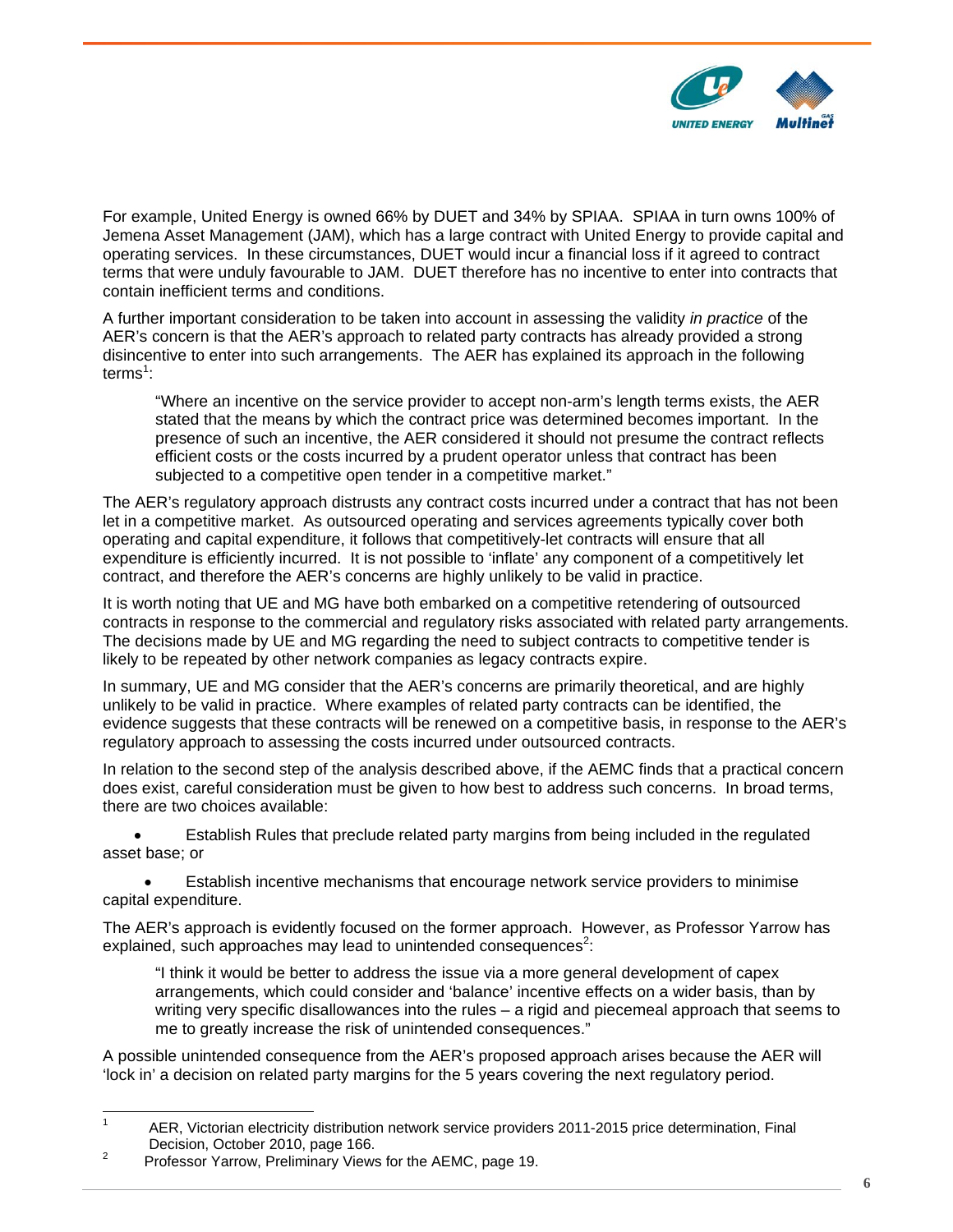

Consequently, an existing contract cannot be renewed on terms that provide for a higher margin, even if the total expected costs are lower. Therefore, the AER's approach may inadvertently preclude network service providers from negotiating more favourable performance related contractual terms and conditions, which would ultimately deliver better outcomes for customers.

In contrast, developing appropriate incentive arrangements that encourage efficient capital expenditure will ensure that network service providers have flexibility to enter into contractual arrangements that deliver efficient outcomes. Contrary to the AER's suggestions, the Rules should provide incentives for regulated companies to deliver efficient outcomes, and should not empower the regulator to regulate contractual arrangements. UE and MG strongly support incentive regulation that is focused on incentivising efficient outcomes, rather than regulating inputs.

Q14. To what degree would a parent company of an NSP be better off if related party margins, that are higher than those allowed for by the AER in the regulatory determination, are due to genuine higher costs?

As explained in answer to question 13, UE and MG consider that the best approach to addressing related party margins is to provide incentives for regulated entities to deliver efficient operating and capital expenditure. In practice, the AER's approach to assessing related party margins demands that outsourced contracts are subject to competitive tenders. An examination of margins, in isolation of the other contract terms and conditions, is likely to lead to regulatory error. For example, low margins may be warranted if the outsourced service provider is not exposed to any risk relating to cost recovery or performance. However, increased margins may be justified in a performance-related contract that delivers better outcomes for customers. UE and MG do not favour any regulation of contractual terms and conditions. It is better to focus regulation on the outcomes that customers value, not contractual inputs.

Q15. Should the AER be given the power to develop and implement pilot or test incentive schemes within a controlled environment?

There is likely to be merit to allow the AER to introduce new schemes in a controlled environment. For example paper trials or limiting the incentives at risk allows both the businesses and the AER to review the scheme outcomes against the scheme intent.

Q16. What limits should be placed on the extent of these schemes?

See response to question 15 above.

Q17. Should the concept of compensation for consumers for use of shared assets be applied to transmission, as well as distribution?

UE and MG rely on the companies' earlier submission on this issue.

Q18. Stakeholders have suggested use of assets for alternative control services should be excluded from the uses for which consumers should receive compensation. Are there any other examples of such uses?

UE and MG rely on the companies' earlier submission on this issue.

Q19. What are the appropriate guiding principles allocating compensation arising from sharing assets between regulated and unregulated services?

UE and MG rely on the companies' earlier submission on this issue.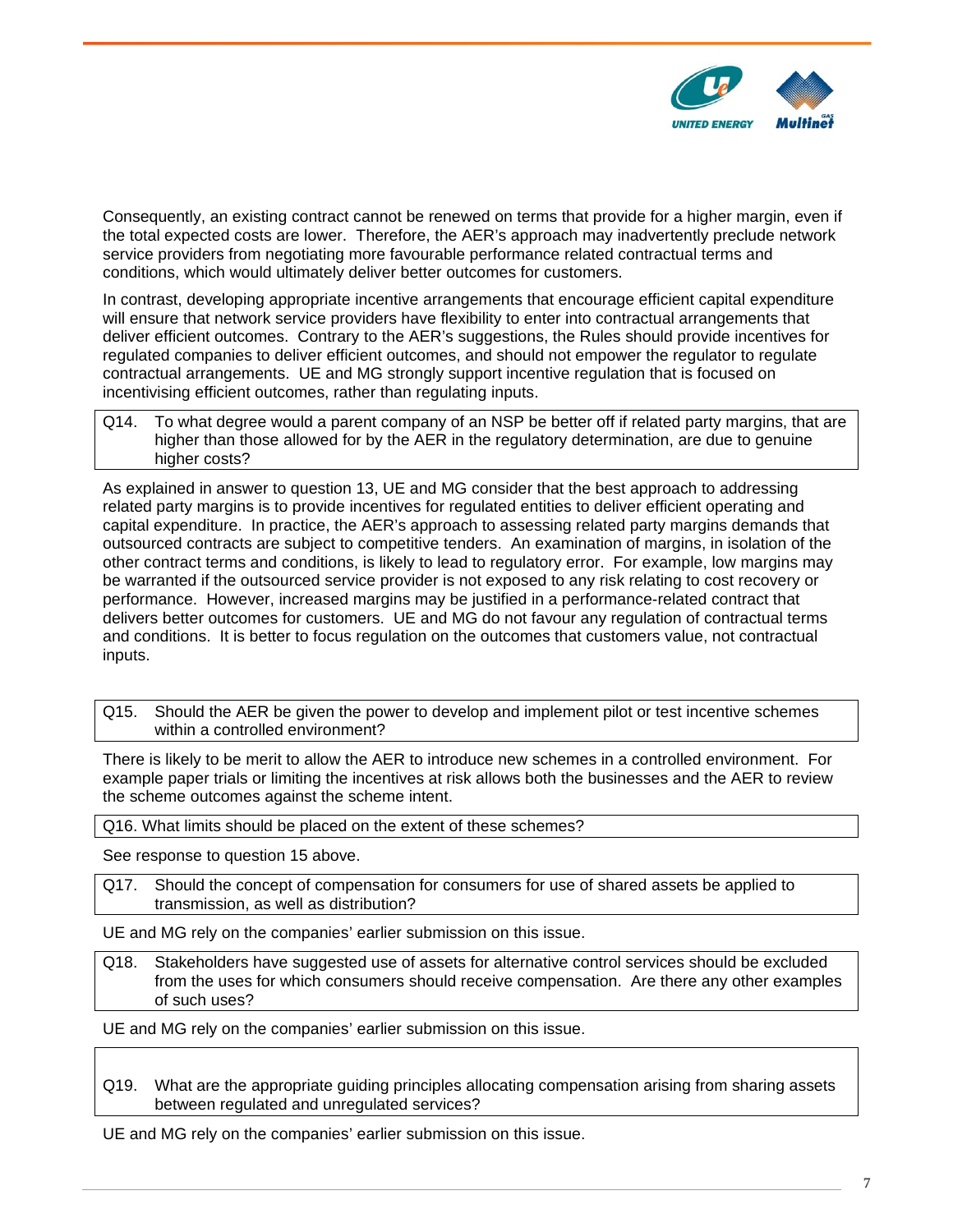

Q20. Are some WACC parameter values more stable that others, and sufficiently stable to be fixed with a high degree of confidence for a number of years into the future? Would it be practical for periodic WACC reviews to cover only some parameters that are considered relatively stable in value and requires others to be determined at the times of each regulatory determination?

UE and MG support the process of periodically reviewing the WACC parameters. It is arguable that some WACC parameters are less likely to change. For example, the benchmark level of gearing and the assumed credit rating are parameters that may be less likely to change compared to, for example, the market risk premium. However, experience has shown that the costs of fixing parameter values are unlikely to outweigh the benefits. For this reason, the key requirement is that the Rules should provide flexibility to consider the latest available evidence and circumstances that are likely to prevail in the relevant regulatory period.

Q21. Would it be useful if the AER periodically published guidelines on its proposed methodologies on certain WACC parameters as opposed undertaking periodic WACC reviews that locks in parameter values for future revenue/pricing determinations?

UE and MG support a process under which the AER periodically establishes a Statement of the Cost of Capital (SOCC) setting out the parameters or methodologies to be adopted in subsequent reviews unless there is persuasive evidence to adopt a different value or methodology. It is important that the SOCC is subject to merits review, given that it establishes the default parameter values for the cost of capital. In these circumstances, UE and MG do not consider that it would be necessary for the AER to produce periodic guidelines on its proposed methodology for particular WACC parameters. This latter approach is unlikely to have the rigour of a periodic SOCC process, especially if it is subject to merits review.

Q22. Given the uncertainty in estimating certain parameters, should the AER be required to produce the best possible values for all parameters or adopt a range from which it can choose a preferred estimate? Which WACC parameters are inter-related and should the rules recognise the interrelationships of these WACC parameters?

UE and MG do not support a formulaic approach to addressing the question of uncertainty in estimating the WACC. The primary objective is to establish an estimate of the costs of equity and debt that properly reflect the requirements of investors in the context of competitive capital markets. UE and MG believe that businesses should have discretion to present WACC parameter estimates as a range in circumstances where required, for instance when presenting results from alternative asset models. However the presentation of numbers in a range should not be prescribed.

The building block methodology necessitates the use of a WACC point estimate. In selecting a point estimate for the WACC, careful consideration must be given to the asymmetric risks and consequences of setting the WACC too low. These considerations suggest that there is a need to examine the uncertainty in relation to each parameter value as well as the uncertainty in relation to the overall WACC.

However, it is important that discussion and analysis of WACC parameter ranges does not distract from the overarching objective, which is to estimate a WACC that properly reflects investors' requirements. There may be high social costs if the WACC is set too low. In these circumstances, application of a formulaic approach to determine how ranges should be converted into an overall WACC estimate is unlikely to be helpful.

Q23. How do the outcomes with the persuasive evidence test applying at the time of the regulatory determinations in Chapter 6 of the NER differ from the NGR rate of return framework? Does the persuasive evidence test make it less likely that values of WACC parameters will be updated as quickly as under the NGR framework, or vice versa?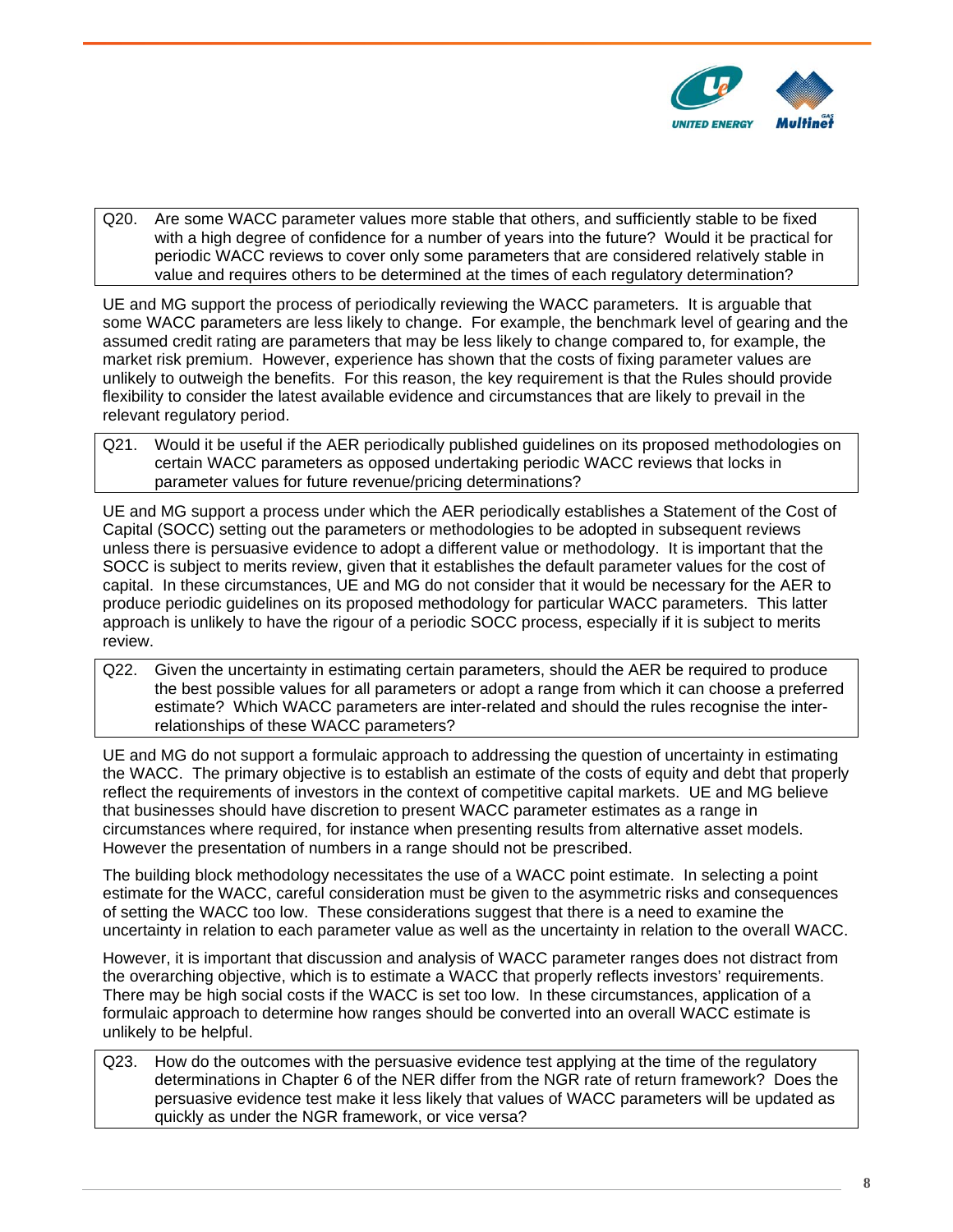

The AEMC will be aware that the SOCC applies to electricity, but not to gas networks. The persuasive evidence test applies to WACC parameters established during each electricity distribution review and in each periodic review of the SOCC. There is every reason to suppose that the same framework would be equally appropriate for all energy networks, including gas.

UE and MG note that the efficacy of the WACC arrangements does not depend on the frequency with which changes to the parameter values can be made. Instead, it is essential that the WACC regime provides investors with the confidence that they require to invest in long-lived assets. Therefore, the WACC regime should recognise the need for certainty, whilst also providing the flexibility needed to respond to changing market conditions. The WACC regime embodied in the electricity distribution Rules provides a reasonable foundation for the development of a regime that could apply to all regulated energy networks. However, the establishment of the WACC parameter values in the SOCC must be subject to merits review. However, UE and MG recognise that merits review is not an issue that can be addressed in this Rule change process.

Q24. How has the rate of return framework under the NGR worked alongside the NER frameworks?

To a large extent, the AER has applied a similar philosophy and approach to estimating the WACC when making decisions under the NGR and NER. UE and MG consider that this has been a sensible and pragmatic response to Rules provisions that are significantly different across the regimes. It is timely, however, to consider the application of a more consistent approach across the NGR and NER frameworks.

Q25. Are there any concerns about the lack of guidance in the NGR on how the AER and ERA will approach the rate of return decision? To what extent is the rate of return framework under the NGR influenced by the WACC approach adopted for the electricity sector by these regulators?

As noted in response to question 24, the AER has adopted a sensible and pragmatic approach in managing the differences between the NGR and the NER provisions. In practice, the AER has tended to apply the rate of return provisions of the NGR in a manner which is consistent with its decisions under the NER. UE and MG support this pragmatic approach, although there are benefits in bringing the regimes into alignment.

Q26. Are there any reasons to adopt a WACC definition other than the vanilla post tax nominal definition that is used under the NER? Alternative proposals should explain why that alternative is likely to result in a better WACC estimate.

No. UE and MG are not aware of any compelling reasons to depart from the current practice of applying the vanilla post tax nominal WACC definition.

Q27. Should the AER/ERA be given discretion to consider models other than the CAPM when estimating the required return on equity under the NGR? What prescription or principles could the rules contain to guide the way in which information from other models might be used to produce a better WACC estimate?

UE and MG consider that the cost of equity and debt should be estimated using well accepted financial models. The CAPM is a well-accepted model for estimating the cost of equity, but it must be employed intelligently in order to derive a cost of equity estimate that is consistent with the regulator's task. Using other methods to estimate the cost of equity, or employing different formulations of the CAPM may assist in providing assurance that the estimated cost of equity is appropriate given the prevailing market conditions. UE and MG therefore support the use of other models. However, it would be erroneous to suppose that any particular model should always be regarded as providing the 'best' estimate of the WACC.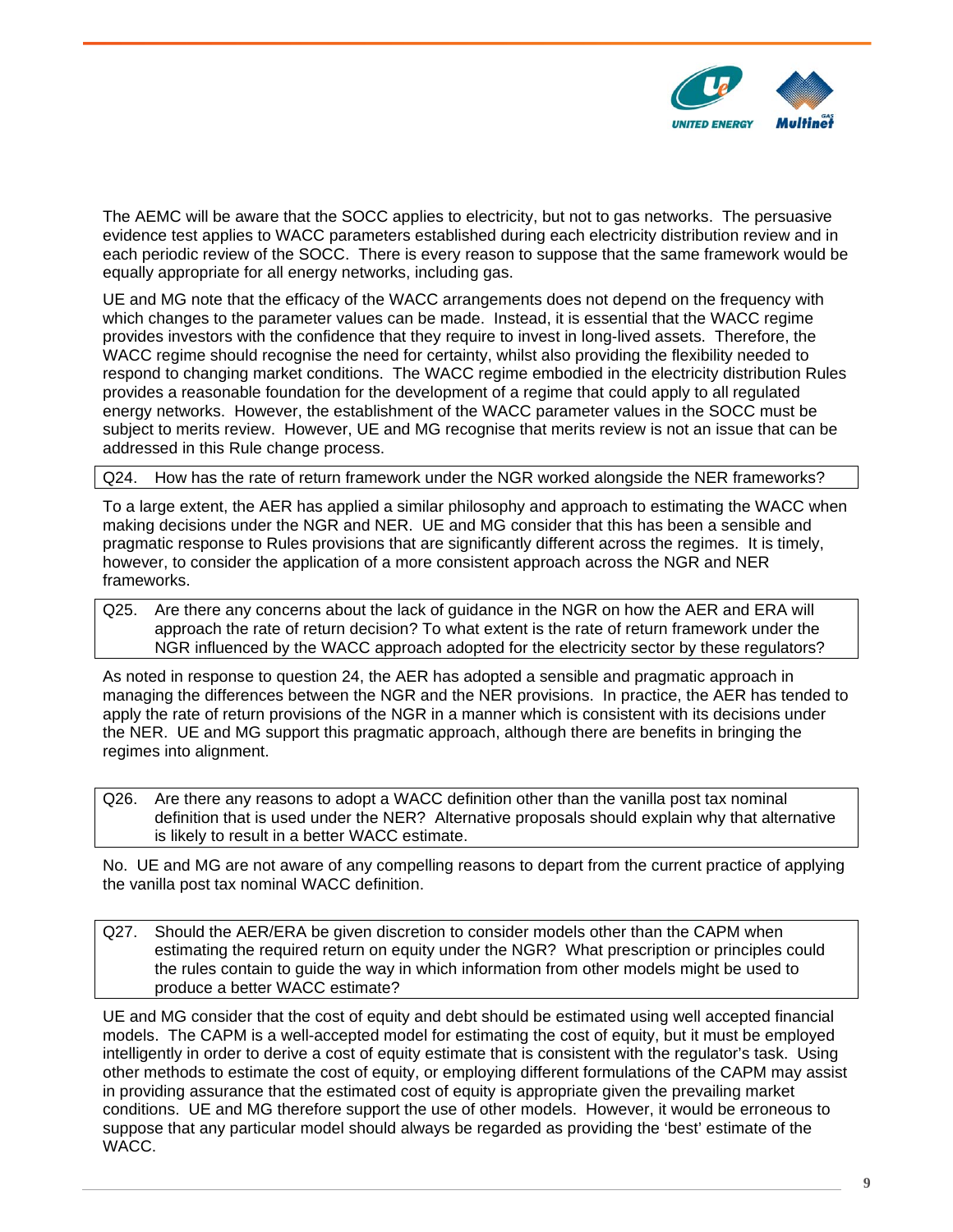

UE and MG have observed the decisions that the AER has made under the NGR, where alternative asset pricing models can be applied. We note that the AER does not have a fair and reasonable framework for assessing and comparing different asset pricing models. Alternative asset models should not be subject to more exacting tests than those to which the standard Sharpe-Lintner CAPM is itself exposed.

- Q28. Are there any reasons why an appropriate WACC estimate cannot be provided to NSPs and gas service providers from a common WACC framework, without necessarily requiring the same parameter values to be adopted across the electricity transmission, electricity distribution and gas sectors?
- No. This is a reasonable expectation.

Q29. Which rate of return framework would best meet the key attributes identified? Are there any other attributes that should be considered?

UE and MG consider that the WACC framework that applies to electricity distributors provides an appropriate foundation for the other energy networks. It is essential, however, that the SOCC is subject to merits review. Without this modification, the default WACC parameter values could reflect regulatory errors that cannot be challenged and corrected.

Q30. Is the benchmark DRP approach likely to overstate the prevailing cost of debt, having regard to the suggestion that the overstatement may be a reflection of shorter maturity debt leading to a higher refinancing risk for NSPs? What weight should be placed on the views of market analysts on the ability of stock market listed NSPs to out-perform their cost of debt allowances?

UE and MG note that there has been considerable debate regarding the appropriate benchmark cost of debt. The matter has been subject to several appeals to the Australian Competition Tribunal, which has consistently concluded that the AER has erred in various approaches that produced an artificially depressed cost of debt benchmark. These debates have not been focused on the appropriate term to maturity, but rather the construction of an appropriate market measure.

UE and MG concur with the AEMC's reasoning that it is not possible to conclude that NSPs are currently being over-compensated by the cost of debt allowances. As SFG advises, the fact that debt was historically sourced at a lower cost is independent of any investment decisions that would be made by the NSPs today.

UE and MG does not consider that analysts' assessments of differences between embedded and benchmark costs of debt should play a role in setting the benchmark cost of debt allowance. The AER should make its own assessment of the benchmark debt cost allowance in accordance with the Rules, which in this case require the use of current market data.

Q31. What are the pros and cons of the recent approaches taken by IPART and the ERA in estimating the DRP?

UE and MG note that there is considerable complexity involved in developing an appropriate benchmark cost of debt, which can lead to error. UE and MG refer the AEMC to the submission made by the ENA on this issue. It should be noted, however, that regulators should be cautious in developing their own benchmarks in preference to those of Bloomberg that have credibility and widespread use in financial markets.

Q32. What evidence is there that the DRP benchmark in the NER may have changed? Would it be appropriate for the regulator to specify the DRP benchmark in any periodic reviews or would it be more appropriate to specify it at the time of the determinations?

UE and MG note that the benchmark DRP allowance will change over time in response to changes in market conditions. The task in designing the regulatory framework is to ensure that it is effective in all